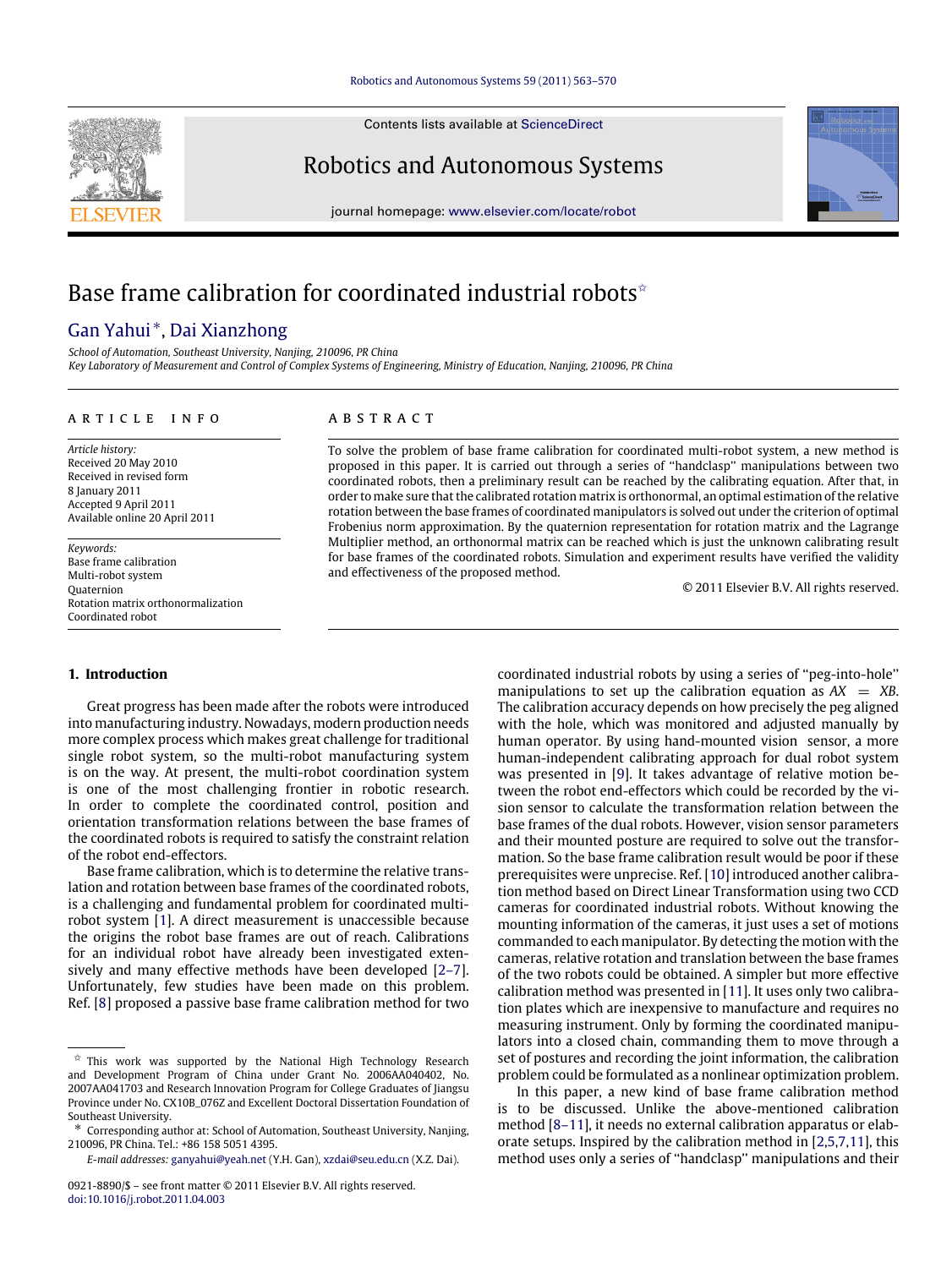corresponding joint information to calibrate the transformation relation of the base frame for the coordinated robots. The great advantage of this method is the easy operational procedure and simple calibrating condition, which makes it quite feasible for use in manufacturing field. Details of the calibration method will be discussed in Section [2.](#page-1-0) Section [3](#page--1-10) presents an orthonormalization method for the rotational part of the calibrated result since noise exists in the calibration procedure. Noise analysis is summarized in Section [4.](#page--1-11) Simulation and experiment results are described in Section [5](#page--1-12) and the paper ends with concluding remarks in Section [6.](#page--1-13)

#### <span id="page-1-0"></span>**2. Calibration procedure for coordinated robots**

#### *2.1. Some fundamental relations*

For the problem of base frame calibration between coordinated robots in a multi-robot system, the fundamental problem is to determine the transformation relation of the base frame for two coordinated robots. For example, given two coordinated robots  $R_i$  and  $R_j$ , their base frames are  $^{bi}F$  and  $^{bj}F$  individually. Let  $^{bi}H_{bj}$ be a  $4 \times 4$  homogeneous transformation matrix representing the rotation and translation relation between *biF* and *bjF* , then

$$
^{bi}F = {^{bi}H_{bj}}^{bj}F = \begin{bmatrix} {^{bi}R_{bj}} & {^{bi}T_{bj}} \\ \mathbf{0} & 1 \end{bmatrix} {^{bj}F}
$$
 (1)

where  $\phi^i R_{bj}$  is a 3  $\times$  3 rotation matrix and  $\phi^i T_{bj}$  is a 3  $\times$  1 translation vector. The calibration problem is to determine values of *biRbj* and  $\frac{bi}{T_{bi}}$ .

Before getting down to the base frame calibration problem, some parameters and relationship for robot  $R_i$  and  $R_j$  should be identified firstly. For a given robot  $R_i$  with  $n$  joints, its forward kinematic equation [\[7](#page--1-9)[,12\]](#page--1-14) is

$$
\mathbf{x} = f(\boldsymbol{\Theta}) \tag{2}
$$

where **x** is the posture representation of the last robot joint in Cartesian space. If the robot was mounted with an end-effector, the forward kinematic equation should be modified by a homogeneous transformation matrix *<sup>n</sup>H<sup>e</sup>* ,

$$
\mathbf{x} = f(\boldsymbol{\Theta}) \cdot {}^{n}H_{e} \tag{3}
$$

where *<sup>n</sup>H<sup>e</sup>* is the transformation matrix of robot end-effector frame relating to robot last link frame, which can be obtained from the mechanic parameters of the end-effector or easily calibrated out by many approaches [\[5](#page--1-8)[,7\]](#page--1-9).

In order to coordinate motions of two robots, a world frame <sup>w</sup>*F* should be defined. Let  $^{w}H_{bi}$  be the transformation matrix between  $^{bi}F$  and  $^{w}F$  ,  $^{w}H_{bj}$  be the transformation matrix between  $^{bj}F$  and  $^{w}F$  , then

$$
{}^{w}F = {}^{w}H_{bi}{}^{bi}F \tag{4}
$$

$$
{}^{w}F = {}^{w}H_{bj}{}^{bj}F. \tag{5}
$$

[Fig. 1](#page-1-1) shows these relative frames and their transformation between each other.

#### *2.2. Calibration of the transformation matrix*

Before introduction of the proposed method, it must be bear in mind what parameters have to be calibrated and what information can be used. As for the base frame calibration problem between two coordinated robots, the rotation matrix *biRbj* and the translation vector  $\frac{b_i}{r_{b_i}}$  are to be calibrated. The information which can be used for the calibration includes each robot link parameters that are provided by the robot manufacturer, robot state information which can be acquired by the robot joint position sensors in realtime, and robot tools information which is determined by the tool structure and provided by its manufacturer.

<span id="page-1-1"></span>

<span id="page-1-5"></span><span id="page-1-4"></span>**Fig. 1.** Relative frames and transformation.

Now consider the base frame calibration problem. Let *P* be a point in the world frame, whose coordinate in the world frame, the base frame of  $R_i$  and the base frame of  $R_j$  is  ${}^w P = [{}^w x, {}^w y, {}^w z]$ <sup>T</sup>,  ${}^{bi}P = [{}^{bi}x, {}^{bi}y, {}^{bi}z]^{T}$  and  ${}^{bj}P = [{}^{bj}x, {}^{bj}y, {}^{bj}z]^{T}$ . Let  ${}^{w}R_{bi}$  and  ${}^{w}T_{bi}$  be the rotation and translation relation between *biF* and <sup>w</sup>*F* , <sup>w</sup>*Rbj* and  ${}^wT_{bi}$  be the rotation and translation relation between  ${}^{bj}F$  and  ${}^wF$ . According to [\(4\)](#page-1-2) and [\(5\),](#page-1-3) we obtain

$$
{}^{w}P = {}^{w}R_{bi} \cdot {}^{bi}P + {}^{w}T_{bi} \tag{6}
$$

$$
{}^{w}P = {}^{w}R_{bj} \cdot {}^{bj}P + {}^{w}T_{bj}.
$$

Since the world frame can be established arbitrarily, we assume that the world frame for the coordinated two robots is the base frame of robot  $R_i$ , which means  ${}^w R_{bi} = I_{3 \times 3}$ ,  ${}^w T_{bi} = \mathbf{0}_{3 \times 1}$ . Substituting [\(6\)](#page-1-4) into [\(7\)](#page-1-5) yields

<span id="page-1-6"></span>
$$
^{bi}P = {}^{w}R_{bj} \cdot {}^{bj}P + {}^{w}T_{bj}
$$
  

$$
= {}^{bi}R_{bj} \cdot {}^{bj}P + {}^{bi}T_{bj}.
$$
 (8)

Given four different noncoplanar points in the world frame  ${}^wP_1$  =  $\left[ {^w x_1, {^w y_1, {^w z_1}} \right]^T, {^w P_2} = \left[ {^w x_2, {^w y_2, {^w z_2}} \right]^T, {^w P_3} = \left[ {^w x_3, {^w y_3, {^w z_3}} \right]^T}$  ${}^{w}P_{4} = [{}^{w}x_{4}, {}^{w}y_{4}, {}^{w}z_{4}]^{T}$ , from [\(8\)](#page-1-6) we have

<span id="page-1-8"></span>
$$
\begin{bmatrix} bi_{\chi_1} \\ bi_{\chi_1} \\ bi_{\chi_1} \end{bmatrix} = bi_{R_{bj}} \begin{bmatrix} bj_{\chi_1} \\ bj_{\chi_1} \\ bi_{\chi_1} \end{bmatrix} + bi_{T_{bj}} \tag{9}
$$

<span id="page-1-7"></span>
$$
\begin{bmatrix} bi_{\chi_2} \\ bi_{\chi_2} \\ bi_{\chi_2} \end{bmatrix} = bi_{R_{bj}} \begin{bmatrix} bj_{\chi_2} \\ bj_{\chi_2} \\ bi_{\chi_2} \end{bmatrix} + bi_{T_{bj}} \tag{10}
$$

<span id="page-1-3"></span><span id="page-1-2"></span>
$$
\begin{bmatrix} bi_{\chi_3} \\ bi_{\chi_3} \\ bi_{\chi_3} \end{bmatrix} = bi_{R_{bj}} \begin{bmatrix} bj_{\chi_3} \\ bj_{\chi_3} \\ bi_{\chi_3} \end{bmatrix} + bi_{T_{bj}} \tag{11}
$$

$$
\begin{bmatrix} bi_{X_4} \\ bi_{Y_4} \\ bi_{Z_4} \end{bmatrix} = bi_{R_{bj}} \begin{bmatrix} bj_{X_4} \\ bj_{Y_4} \\ bj_{Z_4} \end{bmatrix} + bi_{T_{bj}}.
$$
\n(12)

Subtracting  $(10)$ – $(12)$  from  $(9)$  respectively and combining the results, we obtain

$$
\begin{bmatrix}\nbi_{X_1} - bi_{X_2} & bi_{X_1} - bi_{X_3} & bi_{X_1} - bi_{X_4} \\
bi_{y_1} - bi_{y_2} & bi_{y_1} - bi_{y_3} & bi_{y_1} - bi_{y_4} \\
bi_{Z_1} - bi_{Z_2} & bi_{Z_1} - bi_{Z_3} & bi_{Z_1} - bi_{Z_4}\n\end{bmatrix}
$$
\n
$$
= {^{bi}R_{bj}} \begin{bmatrix}\nbi_{X_1} - bi_{X_2} & ib_{X_1} - bj_{X_3} & bi_{X_1} - bj_{X_4} \\
bi_{y_1} - bj_{y_2} & bj_{y_1} - bj_{y_3} & bj_{y_1} - bj_{y_4} \\
bi_{Z_1} - bj_{Z_2} & bj_{Z_1} - bj_{Z_3} & bj_{Z_1} - bj_{Z_4}\n\end{bmatrix}.
$$
\n(13)